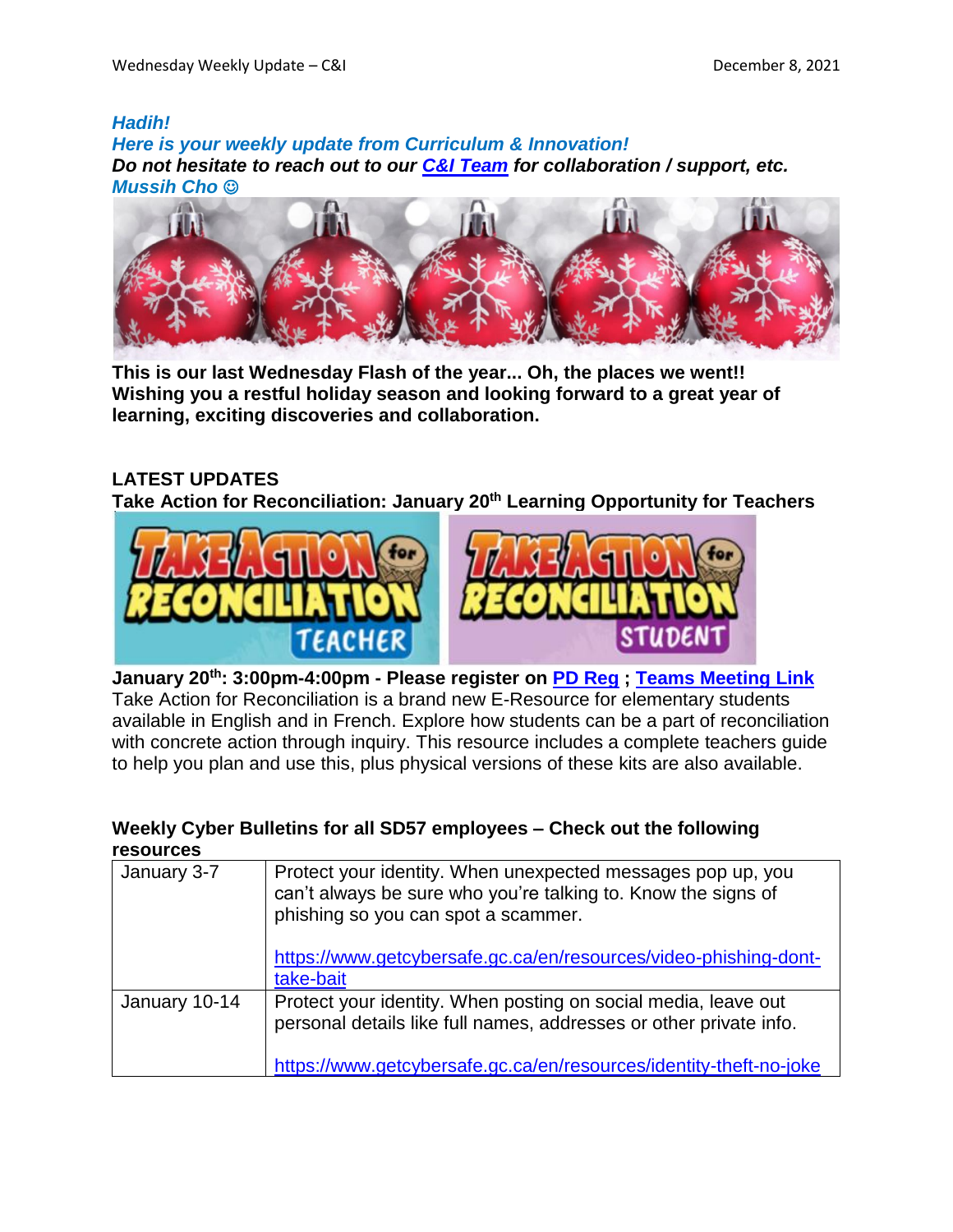| January 17-21  | Stay safe! Your accounts hold so much info about you and your                                   |
|----------------|-------------------------------------------------------------------------------------------------|
|                | students. Keep details to yourself by using strong and unique<br>passphrases for every account. |
|                |                                                                                                 |
|                | https://www.getcybersafe.gc.ca/en/resources/video-creating-                                     |
| January 24-28  | strong-password<br>Stay safe! Links aren't always what they seem to be. If you receive          |
|                | an unexpected link, make sure it's legit. ImportantMemo.zip might                               |
|                | look harmless, but it could be a scam to get you to download                                    |
|                | malware (viruses).                                                                              |
|                |                                                                                                 |
|                | https://www.getcybersafe.gc.ca/en/blogs/sharing-special-moments-<br>while-being-cyber-secure    |
| January 31-    | Stay safe! Just got a new device? Before downloading that cute                                  |
| February 4     | video your friend just sent, make sure you download an anti-virus                               |
|                | software. Here's how to choose one that's right for you.                                        |
|                | https://www.getcybersafe.gc.ca/en/blogs/how-evaluate-anti-virus-                                |
|                | software-and-choose-right-one-you                                                               |
| February 7-11  | Stay safe! Make sure your Office 365 account is secure. Turn on                                 |
|                | multi-factor authentication to add an extra layer of security and                               |
|                | keep your account safe.                                                                         |
|                | https://www.getcybersafe.gc.ca/en/secure-your-accounts/multi-                                   |
|                | factor-authentication                                                                           |
| February 14-18 | Be secure! We often bring our work home, but if we don't have a                                 |
|                | secure router, we could be exposing private student information                                 |
|                | over Wi-Fi. Make sure your home network is keeping your work<br>secure with these steps.        |
|                |                                                                                                 |
|                | https://www.getcybersafe.gc.ca/en/resources/your-network-ready-                                 |
|                | anything                                                                                        |
| February 21-25 | Be secure! Sometimes scammers pretend to be your co-workers,                                    |
|                | and even your principal. Make sure you know how to spot the<br>signs of spear-phishing emails.  |
|                |                                                                                                 |
|                | https://www.getcybersafe.gc.ca/en/blogs/spear-phishing-what-it-                                 |
|                | and-how-you-can-protect-yourself                                                                |
| February 28-   | Be secure! Out and about our devices often connect to public                                    |
| March 4        | networks. Make sure you use a VPN to protect your devices from<br>unsecure public Wi-Fi.        |
|                |                                                                                                 |
|                | https://www.getcybersafe.gc.ca/en/secure-your-connections/public-                               |
|                | wi-fi                                                                                           |
|                |                                                                                                 |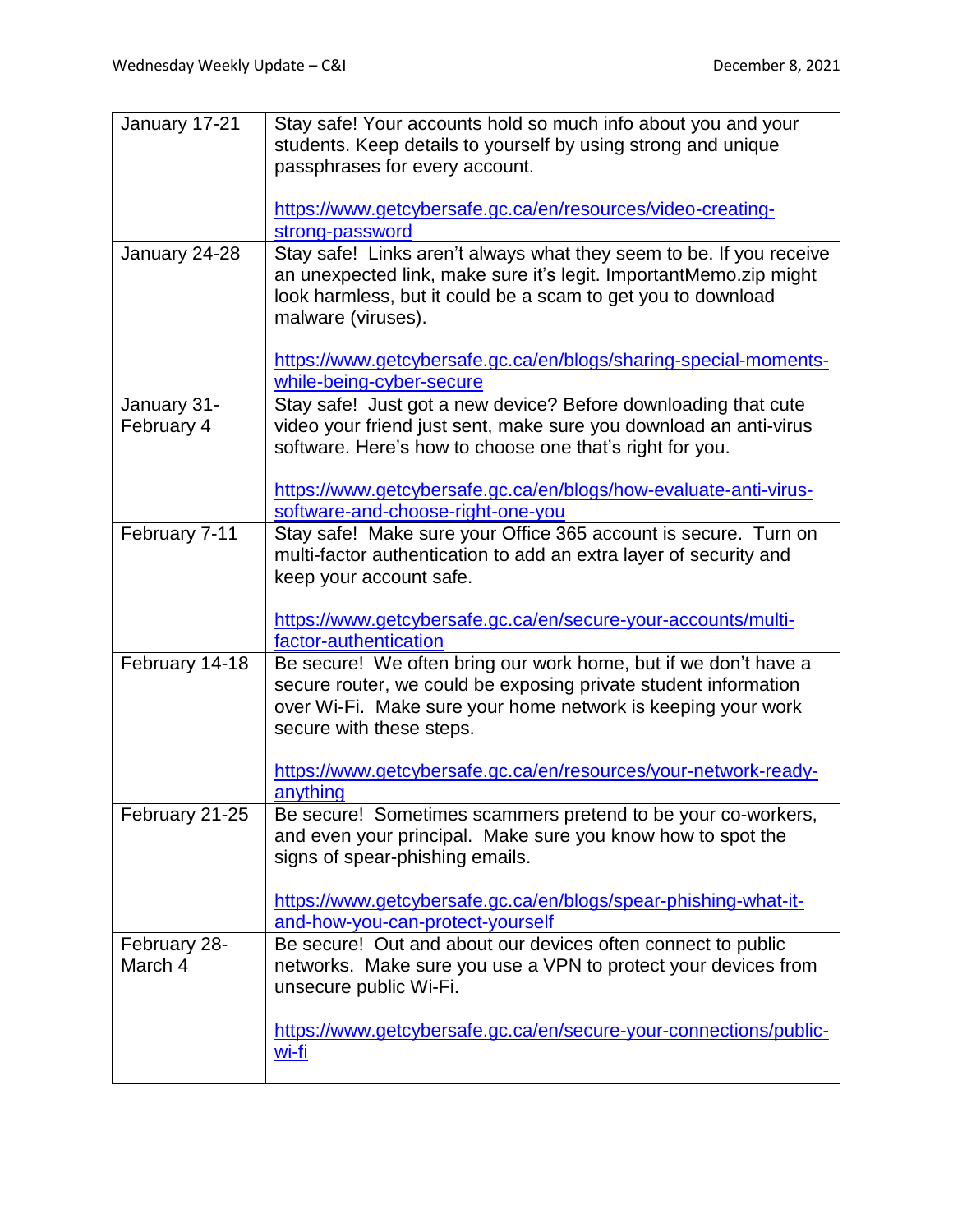| March 7-11 | Help our students be secure! If we've learned one thing recently,<br>it's that online learning isn't easy. As more students get school<br>email addresses, it is important that they know how to stay safe<br>online. Help your students stay cyber-safe in all their online<br>activities, from gaming to getting that school project done.<br>https://www.getcybersafe.gc.ca/en/blogs/cyber-security-kids- |
|------------|--------------------------------------------------------------------------------------------------------------------------------------------------------------------------------------------------------------------------------------------------------------------------------------------------------------------------------------------------------------------------------------------------------------|
|            | introduction                                                                                                                                                                                                                                                                                                                                                                                                 |
| March 11   | Protect yourself! For our last cyber-security message, we wanted<br>to make sure that your "me time" doesn't get interrupted with<br>dealing with cyber-security threats. Be prepared with making sure<br>your Wi-Fi network is secure so you can watch your favourite show<br>in peace.                                                                                                                     |
|            | https://www.getcybersafe.gc.ca/en/secure-your-<br>connections/private-networks                                                                                                                                                                                                                                                                                                                               |

### **Guide Children to Mental Health with Wild Craft Play**



This Saturday, December 11th and January 8th, Jamie Black, founder of Wild Craft Play's Cool, is offering training for 10 teachers of grades 3 to 7. She has been teaching teachers and program leaders the art of engagement and boosting personal resilience through outdoor play since 2002, and is able to help. This training is meant to leave teachers feeling resourced and supported.

Founding Members Training Experience:

- A 6 hour day of instruction:
	- o 2 hours of videos and resources
	- $\circ$  2 hours in the field
	- o 2 hours of Q&A with Jamie Black, founder of Wild Craft Play
- Spend a few weeks at your own pace preparing
- Begin your guided 6-week practice with your learners in late January or early **February**

For more information, go to their website: <https://wildcraftplay.com/> or email [jamie@wildcraftplay.com](mailto:jamie@wildcraftplay.com)